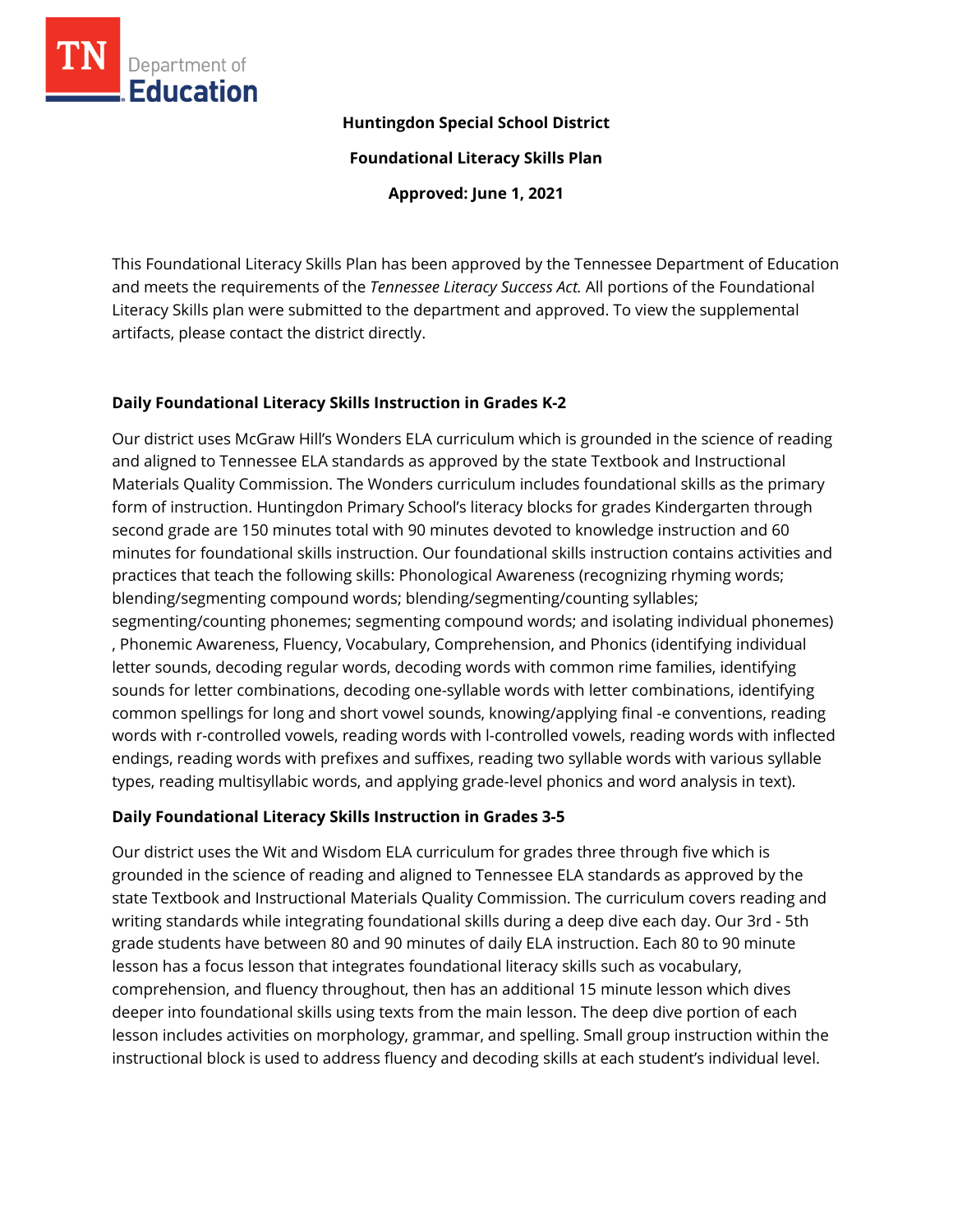Department of Education

### **Approved Instructional Materials for Grades K-2**

McGraw Hill - K-5 Wonders

## **Approved Instructional Materials for Grades 3-5**

Great Minds - 3-5 Wit and Wisdom

# **Universal Reading Screener for Grades K-5. This screener complies with RTI<sup>2</sup>and Say Dyslexia requirements.**

Aimsweb Plus is the web-based formative assessment tool used as the universal reading screener in Kindergarten through fifth grade at Huntingdon Special School District. AIMSweb plus complies with RTI2 and Say Dyslexia requirements. We utilize the screener to assess reading and math in the fall, winter, and spring for all students in kindergarten through fifth grade.

### **Intervention Structure and Supports**

Students scoring within the 11th and 25th percentile on AIMSweb benchmark testing are placed in Tier II intervention. Those interventions are delivered by the child's classroom teacher. After Tier II identification, those students are administered survey level assessments to determine specific skill deficits. Teachers collaborate with our school's reading specialist to determine appropriate lessons to address those deficiencies. Students are progress monitored using AIMSweb plus on a biweekly basis. Students scoring below the 10th percentile on Benchmark testing are placed in Tier III intervention. Those interventions are delivered by our school reading specialist. Again, after Tier III identification those students are administered survey level assessments to determine specific skill deficits. Students in Tier III are progress monitored using AIMSweb plus on a weekly basis. Both Tier II and Tier III interventions can come from a variety of sources depending on the need of each student. Our school utilizes programs such as SPIRE Intensive Reading Intervention, Reading Assistant Online Guided Reading, and/or Heggerty Phonological and Phonemic Awareness. Data teams meet at 6 week intervals to analyze student progress and discuss possible changes to interventions.

## **Parent Notification Plan/Home Literacy Reports**

Our district notifies parents in grades K-5 if their child is "at risk" for or has a significant reading deficiency immediately following fall AIMSweb Benchmark testing. Student scores are communicated through reports in parent friendly language which explain student skill gaps and instructional needs. Parents are informed of what intervention their child will receive and when the intervention will begin. Parents are notified of their child's progress and any needed changes to the current intervention plan throughout the year based on updated data. Beginning in the 2021 - 2022 school year, the parent notification will include information regarding free resources they can access to support their child's literacy growth at home as well as information about the importance of being able to read by the end of 3rd grade. These parent notifications are sent home a minimum of three times per year in grades K-3, and a minimum of twice yearly in grades 4 & 5. In addition to the parent notification letter, an aimsweb data report (written in parent friendly language) is sent home